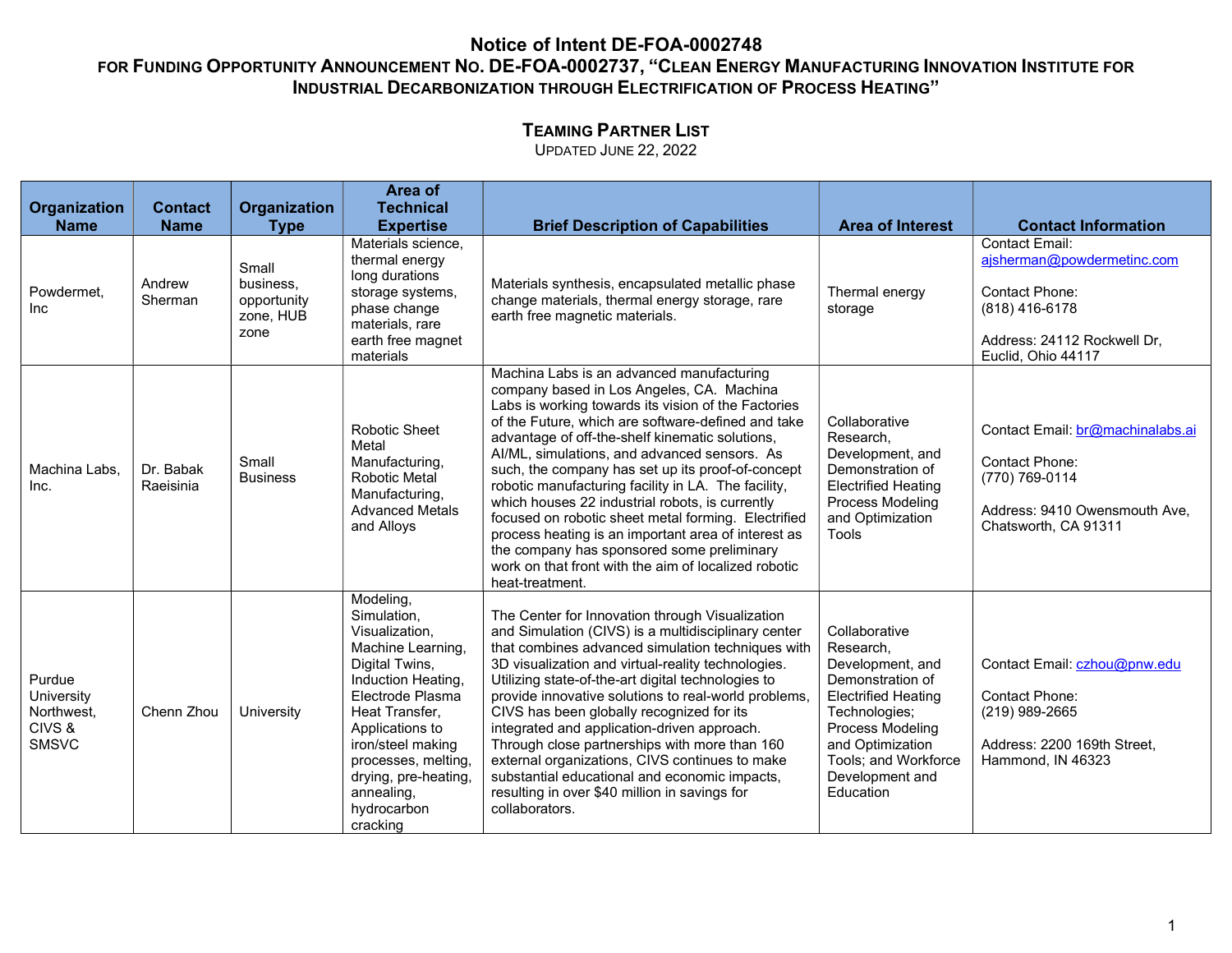# TEAMING PARTNER LIST

| Organization<br><b>Name</b>                                                                | <b>Contact</b><br><b>Name</b> | Organization<br><b>Type</b> | Area of<br><b>Technical</b><br><b>Expertise</b>                                                                                            | <b>Brief Description of Capabilities</b>                                                                                                                                                                                                                                                                                                                                                                                                                                                                                                                           | <b>Area of Interest</b>                                                                                                                                                                                                                                                        | <b>Contact Information</b>                                                                                                                          |
|--------------------------------------------------------------------------------------------|-------------------------------|-----------------------------|--------------------------------------------------------------------------------------------------------------------------------------------|--------------------------------------------------------------------------------------------------------------------------------------------------------------------------------------------------------------------------------------------------------------------------------------------------------------------------------------------------------------------------------------------------------------------------------------------------------------------------------------------------------------------------------------------------------------------|--------------------------------------------------------------------------------------------------------------------------------------------------------------------------------------------------------------------------------------------------------------------------------|-----------------------------------------------------------------------------------------------------------------------------------------------------|
| Solugen, Inc                                                                               | Dr. Benjamin<br>Zalisko       | Company                     | Chemistry,<br>Biochemistry,<br>Chemical<br>Engineering                                                                                     | Solugen makes a variety of chemical products from<br>biological feedstocks using processes that are cell-<br>free, waste-free, and emission-free. In 2021,<br>Solugen fully scaled to 10,000 tons of product per<br>year at its Houston facility. Now, entering a stage of<br>rapid growth, Solugen plans to build 5 more of<br>those chemical plants over the next 5 years, using<br>the latest green-energy technology.                                                                                                                                          | Solugen is building<br>new manufacturing<br>facilities with hopes to<br>include fully-<br>integrated,<br>customized electric<br>process heating<br>systems. We are<br>interested in<br>financial support for<br>these new systems<br>and integrating other<br>new technologies | <b>Contact Email:</b><br>benjamin.zalisko@solugen.com<br><b>Contact Phone:</b><br>(832) 295-8570<br>Address: 14549 Minetta St,<br>Houston, TX 77035 |
| Rensselaer<br>Polytechnic<br>Institute Center<br>for Future<br>Energy<br>Systems<br>(CFES) | <b>Brian</b><br>Apkarian      | Research<br>University      | Solar and wind<br>energy, energy<br>storage,<br>electrification,<br>green hydrogen,<br>smart-grid, and<br>energy efficient<br>technologies | Located on the campus of Rensselaer Polytechnic<br>Institute in Troy, NY. Our center is one of Empire<br>State Development's Division of Science,<br>Technology & Innovation's 15 designated Centers<br>for Advanced Technology. Dr. Jian Sun is the<br>Director of the center and leads a team of over 30<br>research faculty and support staff. Our mission is<br>to pair the talent and resources of a world-leading<br>research university with industry innovators to<br>move technology from the lab to the marketplace<br>for an energy-sustainable future. | To be a R&D<br>collaborator with<br>industry and other<br>partners                                                                                                                                                                                                             | <b>Contact Email:</b><br>apkarb@rpi.edu<br><b>Contact Phone:</b><br>(518) 276-6953<br>Address: 110 8th Street, Troy, NY<br>12180                    |
| C2A<br>Sustainable<br>Solutions, LLC                                                       | Riyaz Papar                   | LLC                         | Industrial thermal<br>system optimization                                                                                                  | Energy and engineering consulting; Industrial<br>Energy Efficiency Projects - design, specify,<br>implementation; Capacity building - Best<br>practices training & resource development                                                                                                                                                                                                                                                                                                                                                                            | Industrial sectors;<br>process heating;<br>process cooling;<br>refrigeration; steam;<br>chilled water plants                                                                                                                                                                   | <b>Contact Email:</b><br>rapapar@c2asustainable.com<br>Contact Phone:<br>(281) 610 5561<br>Address: 14 Split Rail Place, The<br>Woodlands, TX 77382 |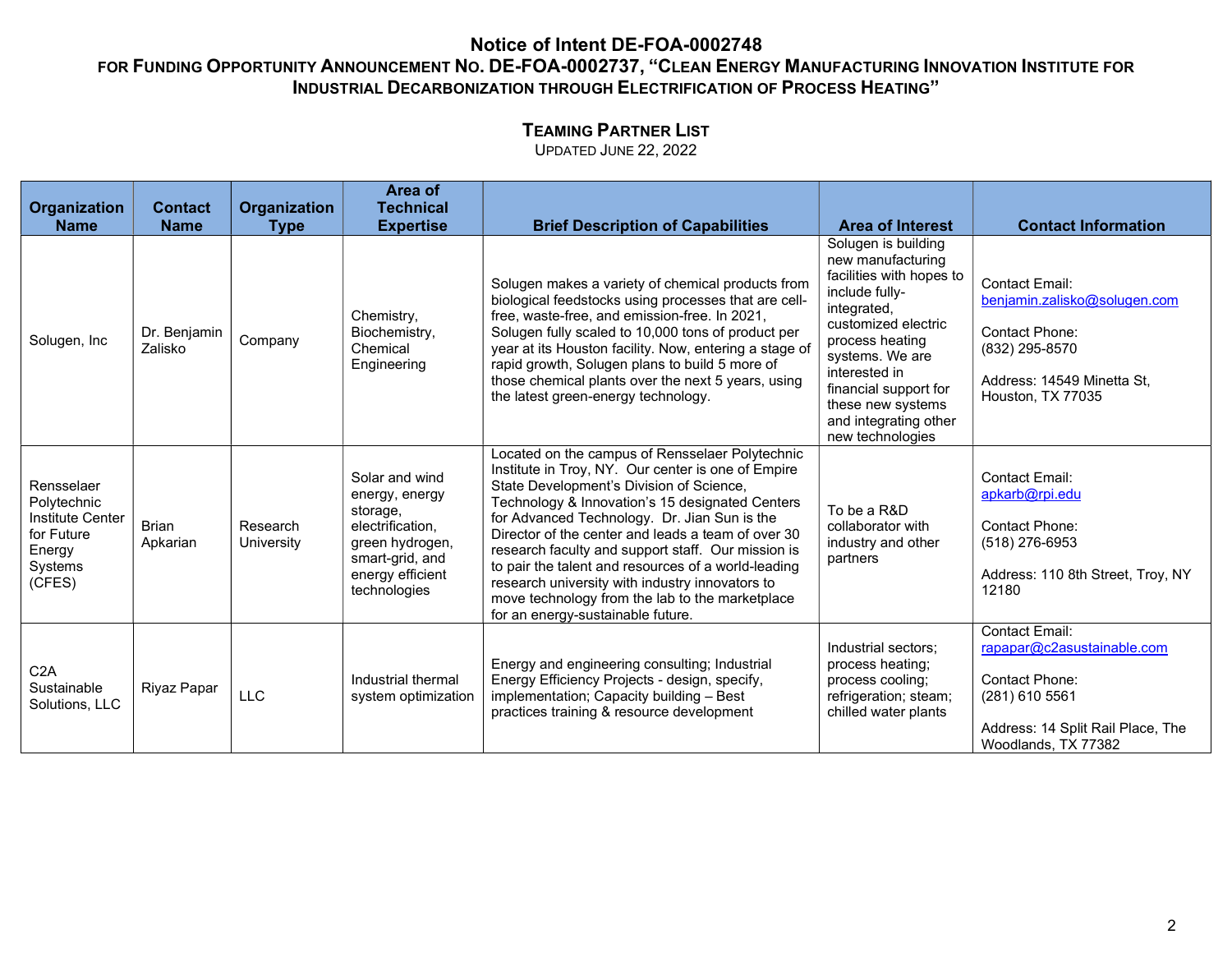# TEAMING PARTNER LIST

| Organization<br><b>Name</b>  | <b>Contact</b><br><b>Name</b> | <b>Organization</b><br><b>Type</b>                           | Area of<br><b>Technical</b><br><b>Expertise</b>                                                                                                                                                                                                                                                                   | <b>Brief Description of Capabilities</b>                                                                                                                                                                                                                                                                                                                                                                                                                                                                                                                                                                                                                                                                                                                                                                                                                                                                                                                                                                                                                                                                            | <b>Area of Interest</b>                                                                                          | <b>Contact Information</b>                                                                                                                                               |
|------------------------------|-------------------------------|--------------------------------------------------------------|-------------------------------------------------------------------------------------------------------------------------------------------------------------------------------------------------------------------------------------------------------------------------------------------------------------------|---------------------------------------------------------------------------------------------------------------------------------------------------------------------------------------------------------------------------------------------------------------------------------------------------------------------------------------------------------------------------------------------------------------------------------------------------------------------------------------------------------------------------------------------------------------------------------------------------------------------------------------------------------------------------------------------------------------------------------------------------------------------------------------------------------------------------------------------------------------------------------------------------------------------------------------------------------------------------------------------------------------------------------------------------------------------------------------------------------------------|------------------------------------------------------------------------------------------------------------------|--------------------------------------------------------------------------------------------------------------------------------------------------------------------------|
| HiT Nano                     | Dr.<br>Christopher<br>Abram   | Small business                                               | Advanced<br>manufacturing of<br>energy storage and<br>conversion<br>materials including<br>Li-ion battery<br>materials, thermal<br>energy storage<br>media, and<br>catalysts                                                                                                                                      | Green materials synthesis using electric heating,<br>scale-up, materials characterization, battery<br>characterization                                                                                                                                                                                                                                                                                                                                                                                                                                                                                                                                                                                                                                                                                                                                                                                                                                                                                                                                                                                              | Collaborative<br>Research,<br>Development, and<br>Demonstration of<br><b>Electrified Heating</b><br>Technologies | <b>Contact Email:</b><br>cabram@hitnanoinc.com<br>Contact Phone:<br>(267) 824-6777<br>Address: 1200 Florence Columbus<br>Road, Bordentown NJ 08505                       |
| Heavy Oil<br>Solutions, Inc. | Steve<br>Yarbro               | For profit small<br>business<br>(<10 full-time<br>employees) | Chemical, electrical<br>and mechanical<br>engineering design,<br>modeling and<br>operation of direct<br>electrically-heated,<br>high-temperature<br>(500 deg C<br>currently) and high-<br>pressure (4000<br>psig currently)<br>tubular<br>electrochemical<br>reactors for<br>processing<br>petroleum<br>compounds | Heavy Oil Solutions (HOS) has built and is<br>currently testing and operating a tubular<br>electrochemical reactor (TER) to take advantage of<br>the benefits of process and chemistry electrification<br>in the renewable fuel and fossil fuel industries.<br>HOS is researching combined electrolysis and TER<br>that addresses the question of how multiple<br>components are designed that work together to<br>enable stable, efficient electrolysis for carbon-free<br>production of hydrogen from water. One of the<br>initial research goals was to increase the efficiency<br>of producing supercritical water in a commercially<br>scalable reactor design. Direct electrical heating of<br>the tubing, exploiting the electrical resistance of the<br>tubing, enables a simple, clean reactor design (no<br>furnace enclosure or external heater bands) and<br>electrical energy to heat conversion efficiencies of<br>90%. Furthermore, it enabled precise wall<br>temperature control, eliminating local overheating<br>that caused 'coking' and reactor plugging with<br>conventional heating methods. | Collaborative<br>Research,<br>Development, and<br>Demonstration of<br><b>Electrified Heating</b><br>Technologies | <b>Contact Email:</b><br>steve.yarbro@heavyoilsolutions.co<br>$\underline{m}$<br>Contact Phone:<br>(505) 412-2934<br>Address: 5101 College Blvd,<br>Farmington, NM 87402 |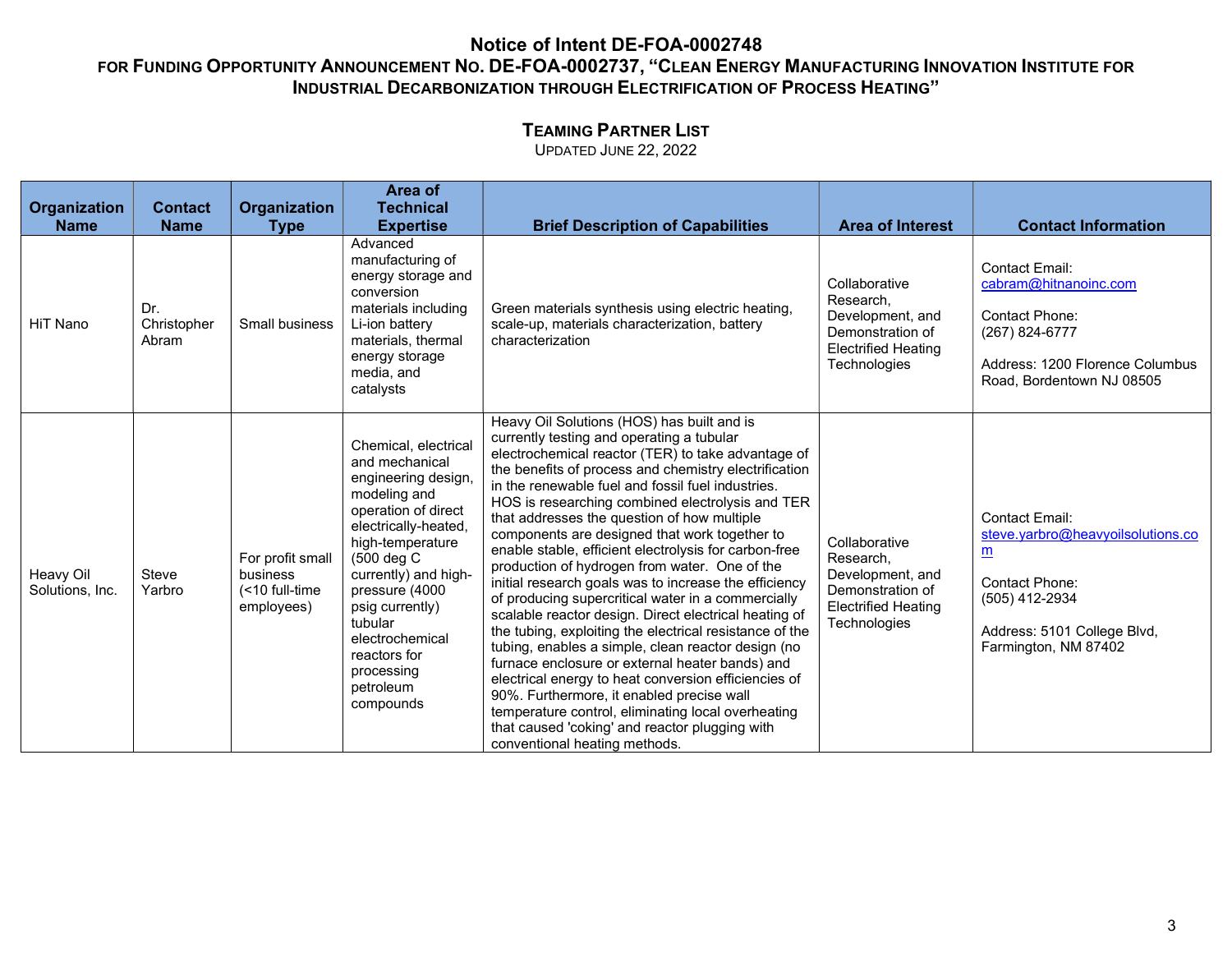# TEAMING PARTNER LIST

| Organization                                   | <b>Contact</b>  | Organization             | Area of<br><b>Technical</b>                                                                                                                                                                                                                                                                                                                                                                                                                          |                                                                                                                                                                                                                                                                                                                                                                                                                                                                                                                                                                                                                                                                                                                                                                                                                                                                                                                                     |                                                                                                                                                                                                                   |                                                                                                                                                                 |
|------------------------------------------------|-----------------|--------------------------|------------------------------------------------------------------------------------------------------------------------------------------------------------------------------------------------------------------------------------------------------------------------------------------------------------------------------------------------------------------------------------------------------------------------------------------------------|-------------------------------------------------------------------------------------------------------------------------------------------------------------------------------------------------------------------------------------------------------------------------------------------------------------------------------------------------------------------------------------------------------------------------------------------------------------------------------------------------------------------------------------------------------------------------------------------------------------------------------------------------------------------------------------------------------------------------------------------------------------------------------------------------------------------------------------------------------------------------------------------------------------------------------------|-------------------------------------------------------------------------------------------------------------------------------------------------------------------------------------------------------------------|-----------------------------------------------------------------------------------------------------------------------------------------------------------------|
| <b>Name</b>                                    | <b>Name</b>     | <b>Type</b>              | <b>Expertise</b>                                                                                                                                                                                                                                                                                                                                                                                                                                     | <b>Brief Description of Capabilities</b>                                                                                                                                                                                                                                                                                                                                                                                                                                                                                                                                                                                                                                                                                                                                                                                                                                                                                            | <b>Area of Interest</b>                                                                                                                                                                                           | <b>Contact Information</b>                                                                                                                                      |
| Raytheon<br>Technologies<br>Research<br>Center | Dr. Ying She    | Large<br><b>Business</b> | Process modeling<br>and simulations<br>such as C/C CVI<br>process for carbon<br>brake<br>manufacturing,<br>CMC interface<br>coatings and matrix<br>densification<br>fabrications.<br>Various process<br>developments such<br>as thin film<br>depositions, H2<br>production and<br>separation for fuel<br>cell applications,<br>etc. Chemical<br>reaction kinetics<br>and<br>thermodynamics.<br>Material processing<br>for additive<br>manufacturing. | RTRC, the corporate research center for Raytheon<br>Technologies Corporation (RTX), is headquartered<br>in a 420,000 ft2 complex in East Hartford, CT.<br>RTRC plays a key role as the corporation's<br>innovation engine, focusing on advanced<br>technologies. The center employs approximately<br>300 research scientists, engineers, and support<br>staff, 80% of whom are technical staff (75% of<br>technical staff have advanced degrees). RTRC<br>performs basic, applied and exploratory research in<br>a broad spectrum of technologies including<br>chemical sciences, fluid mechanics, electronics<br>materials and structures, information technology,<br>and systems technology. The center has<br>component and system level modeling tools,<br>material development laboratories, fabrication and<br>characterization laboratories, and combustion test<br>facilities for component and prototype system<br>testing | Development of<br>process modeling and<br>optimization tools;<br>Technology and<br>market analysis;<br>Improvement of<br>electrification<br>efficiency via<br>exploring innovative<br>manufacturing<br>processes. | Contact Email: ving.she@rtx.com<br>Contact Phone:<br>(860) 610-7070<br>Address: 411 Silver Lane, East<br>Hartford, CT 06118                                     |
| Infineon<br>Technologies<br>Americas<br>Corp.  | Tim<br>McDonald |                          | Infineon<br>Technologies has<br>broad expertise in<br>power conversion<br>systems, solutions,<br>and components.                                                                                                                                                                                                                                                                                                                                     | Infineon Technologies Americas Corp. provides<br>semiconductor solutions to support digitalization<br>and electrification. The Company designs,<br>manufactures, and markets power semiconductors,<br>microcontrollers including security ICs, LED<br>drivers, sensors, automotive, and power<br>management ICs as well as a range of additional<br>products. Experienced with fitting semiconductor<br>and software products to their end system<br>requirements. We can complement academic,<br>national lab and industrial systems companies to<br>partner on solution and path finding for<br>electrification of thermal processing.                                                                                                                                                                                                                                                                                            | We can complement<br>academic, national<br>lab and industrial<br>systems companies<br>to partner on solution<br>and path finding for<br>electrification of<br>thermal processing.                                 | <b>Contact Email:</b><br>Tim.McDonald@infineon.com<br><b>Contact Phone:</b><br>(310) 528-9976<br>Address: 101 N Pacific Coast Hwy<br>El Segundo, CA, 90245-4318 |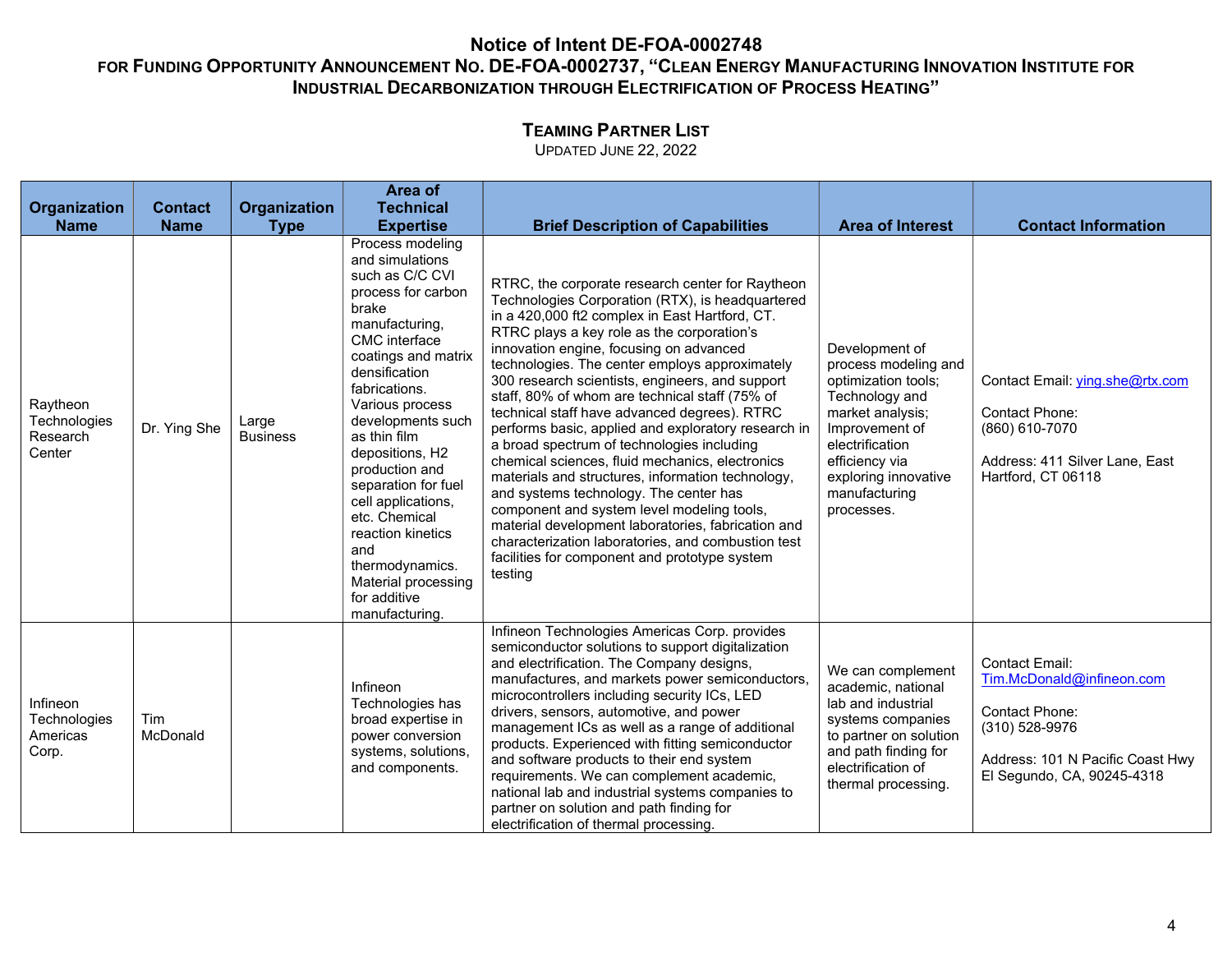# TEAMING PARTNER LIST

| Organization<br><b>Name</b>           | Contact<br><b>Name</b> | Organization<br>Type     | Area of<br><b>Technical</b><br><b>Expertise</b>                                                                                                                   | <b>Brief Description of Capabilities</b>                                                                                                                                                                                                                                                                                                                                                                                                                                                                                                                                                                                                                                                                                                                                                                                     | <b>Area of Interest</b>                                                                                                                                               | <b>Contact Information</b>                                                                                                                 |
|---------------------------------------|------------------------|--------------------------|-------------------------------------------------------------------------------------------------------------------------------------------------------------------|------------------------------------------------------------------------------------------------------------------------------------------------------------------------------------------------------------------------------------------------------------------------------------------------------------------------------------------------------------------------------------------------------------------------------------------------------------------------------------------------------------------------------------------------------------------------------------------------------------------------------------------------------------------------------------------------------------------------------------------------------------------------------------------------------------------------------|-----------------------------------------------------------------------------------------------------------------------------------------------------------------------|--------------------------------------------------------------------------------------------------------------------------------------------|
| Siemens<br>Corporation,<br>Technology | Erika Gupta            | Large<br><b>Business</b> | <b>Industrial Process</b><br>Modeling,<br>Simulation, Control<br>and Automation.<br>Additive<br>Manufacturing &<br>Materials, and<br>Sustainable<br>Manufacturing | Siemens provides advanced process modeling<br>tools, plant simulation & automation, and<br>environments covering the entire process lifecycle,<br>from R&D through Engineering Design to<br>Operations and Manufacturing. Siemens has<br>expertise in decarbonization of industrial sites and<br>processes including electrification and fuel<br>switching (e.g. to hydrogen). In particular, Siemens<br>Process Systems Engineering (Siemens PSE)<br>offers the gPROMS® advanced process modeling<br>platform for digital process design and operations.<br>In addition to providing the modeling software<br>technology that can simulate and optimize<br>electrified processes, Siemens PSE has a team of<br>experienced process modeling engineers who can<br>support the development and application of such<br>models. | • Collaborative<br>Research.<br>Development, and<br>Demonstration of<br><b>Electrified Heating</b><br>Technologies<br>• Process Modeling<br>and Optimization<br>Tools | Contact Email:<br>erika.gupta@siemens.com<br>Contact Phone:<br>(609) 216-6248<br>Address:<br>755 College Road East, Princeton,<br>NJ 08540 |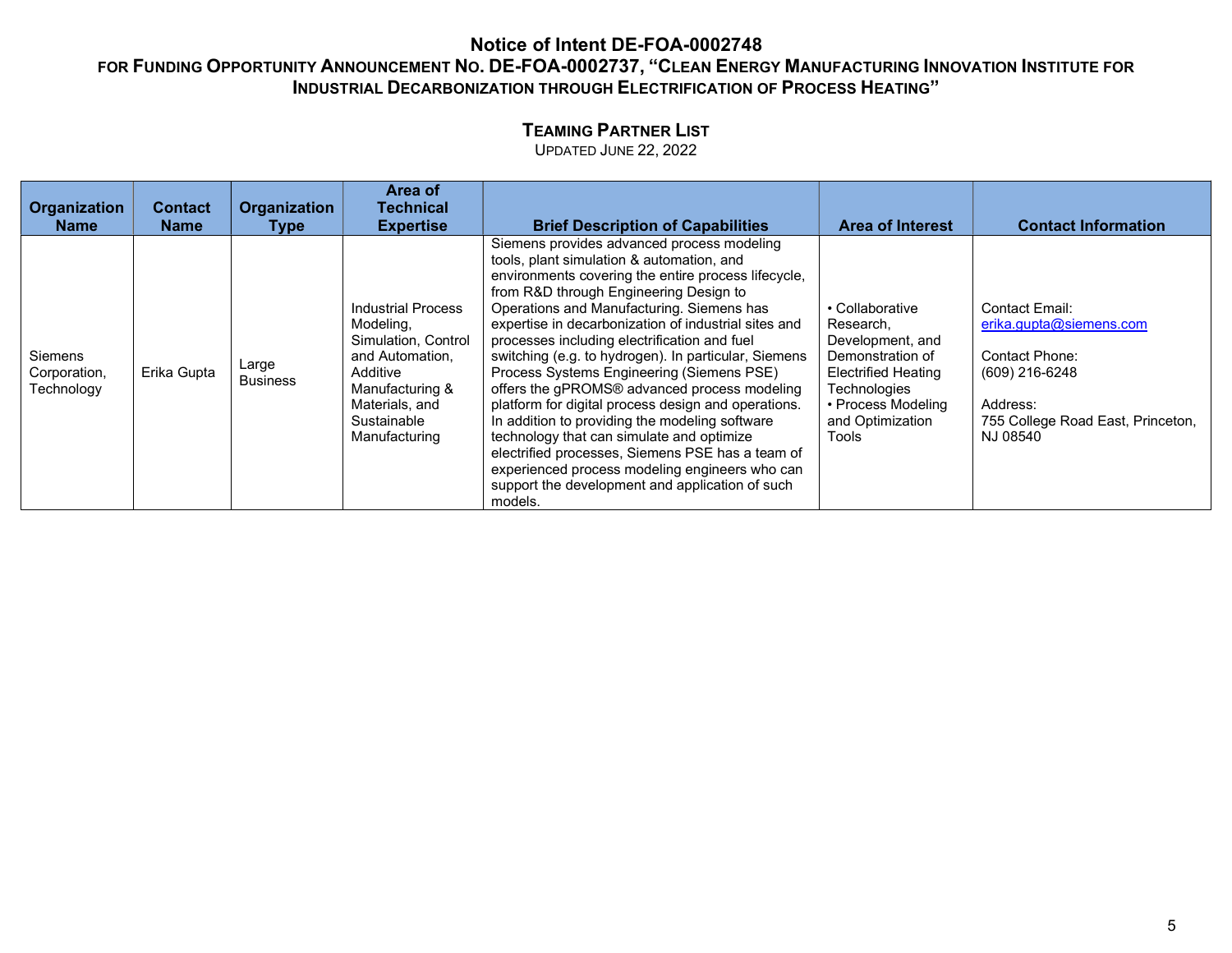# TEAMING PARTNER LIST

|               |                   |                            | Area of                                                                                                                                                                                                                                                                                                                                                                                                                                                                                                                                                                                                        |                                                                                                                                                                                                                                                                                                                                                                                                                                                                                                                                                                                                                     |                                                                                                                                                                                                                                                                                                                                                                        |                                                                                                                                           |
|---------------|-------------------|----------------------------|----------------------------------------------------------------------------------------------------------------------------------------------------------------------------------------------------------------------------------------------------------------------------------------------------------------------------------------------------------------------------------------------------------------------------------------------------------------------------------------------------------------------------------------------------------------------------------------------------------------|---------------------------------------------------------------------------------------------------------------------------------------------------------------------------------------------------------------------------------------------------------------------------------------------------------------------------------------------------------------------------------------------------------------------------------------------------------------------------------------------------------------------------------------------------------------------------------------------------------------------|------------------------------------------------------------------------------------------------------------------------------------------------------------------------------------------------------------------------------------------------------------------------------------------------------------------------------------------------------------------------|-------------------------------------------------------------------------------------------------------------------------------------------|
| Organization  | <b>Contact</b>    | Organization               | <b>Technical</b>                                                                                                                                                                                                                                                                                                                                                                                                                                                                                                                                                                                               |                                                                                                                                                                                                                                                                                                                                                                                                                                                                                                                                                                                                                     |                                                                                                                                                                                                                                                                                                                                                                        |                                                                                                                                           |
| <b>Name</b>   | <b>Name</b>       | <b>Type</b>                | <b>Expertise</b>                                                                                                                                                                                                                                                                                                                                                                                                                                                                                                                                                                                               | <b>Brief Description of Capabilities</b>                                                                                                                                                                                                                                                                                                                                                                                                                                                                                                                                                                            | <b>Area of Interest</b>                                                                                                                                                                                                                                                                                                                                                | <b>Contact Information</b>                                                                                                                |
| Treasure8 LLC | Timothy<br>Childs | For-profit<br>organization | Treasure8 is a<br>technology and<br>partnership<br>platform focused on<br>Decarbonizing,<br>Degassing through<br>Dehydration.<br>Our core patented<br>technology is<br>exclusively licensed<br>from the USDA and<br>is a unique and<br>proprietary system<br>of food dehydration<br>that utilizes energy-<br>efficient processes<br>to drive increased<br>sensory benefits<br>while lowering<br>energy costs. Our<br>technology can<br>produce freeze-<br>dried ingredients<br>with surprisingly<br>lower costs and<br>with higher quality<br>while reducing<br>carbon to<br>accompany greater<br>food safety. | Treasure8 is the leading expert and exclusive<br>global provider for SAUNA technology. SAUNA is a<br>low-energy source to achieve simultaneous dry<br>blanching and quick partial dehydration of fresh<br>vegetables and fruits (as well as most food<br>groups), followed by final drying using either hot air<br>or Freeze-drying and potentially any other<br>industrially useful drying technology. SAUNA<br>technology consistently provides benefits of energy<br>& GHG savings, nutritional retention, and sensory<br>superiority to other methods of drying than those<br>they would achieve by themselves. | • Collaborative<br>Research,<br>Development, and<br>Demonstration of<br><b>Electrified Heating</b><br>• Technologies<br>• Process Modeling<br>and Optimization<br><b>Tools for Decarbon</b><br>and Degasssing in<br>Dehydration<br>• Technology and<br><b>Market Analysis</b><br>• Energy Justice and<br>Diversity, Equity,<br>Inclusion, and<br>Accessibility (DEIA). | <b>Contact Email:</b><br>grants@treasure8.com<br>Contact Phone:<br>(415) 291-9192<br>Address:<br>6257 Gordon Valley Rd. Napa, CA<br>94558 |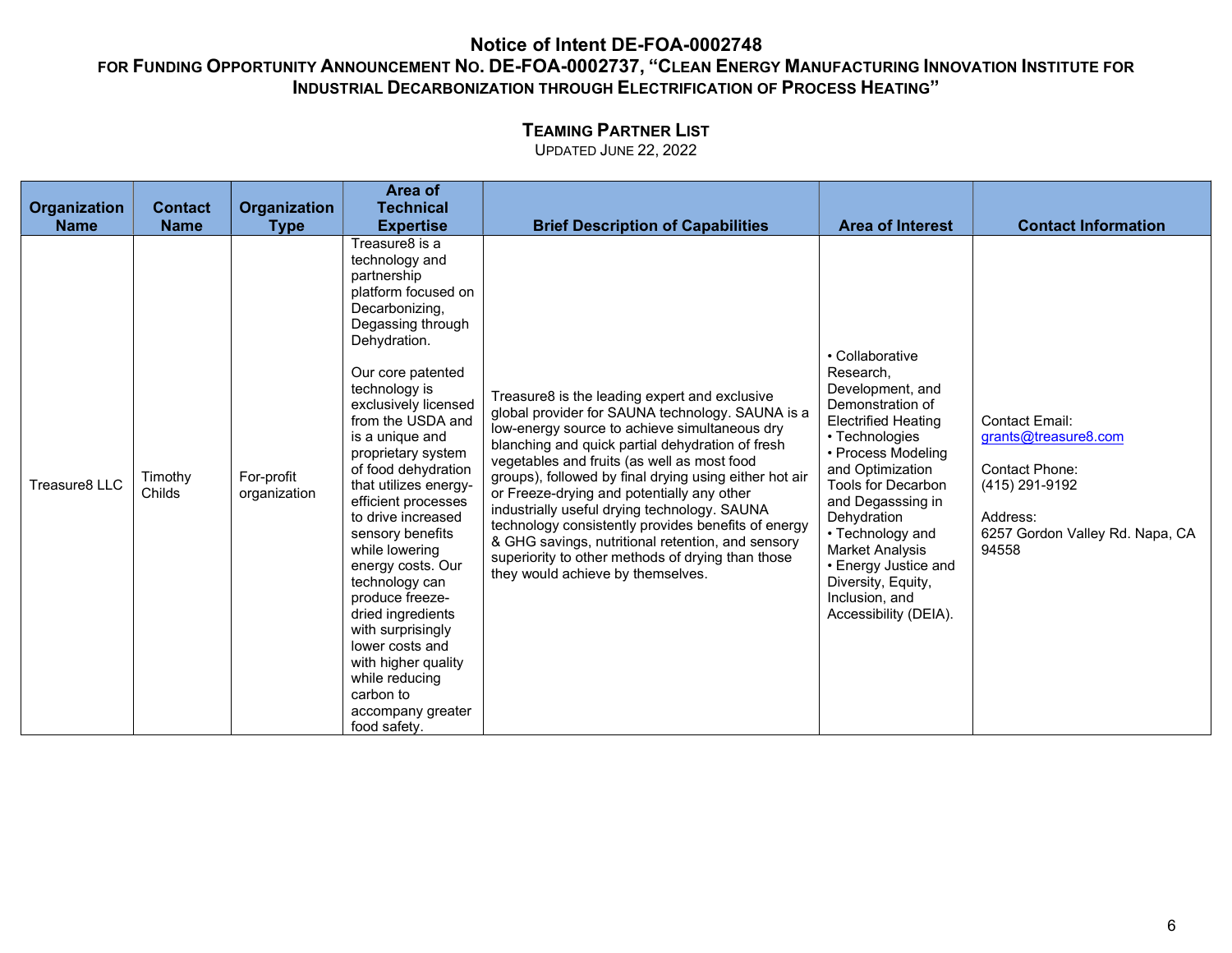# TEAMING PARTNER LIST

| Organization                     | <b>Contact</b>     | Organization | Area of<br><b>Technical</b> |                                                                                                                                                                                                                                                                                                                                                                                                                                                                                                                                                                                                                                                                                                                                                                                                                                                                                                                                                                                                                                                                                                                                                                                                                                                                                                                                                                                                                                                                                                                                                      |                                                                                                                                                                    |                                                                                                        |
|----------------------------------|--------------------|--------------|-----------------------------|------------------------------------------------------------------------------------------------------------------------------------------------------------------------------------------------------------------------------------------------------------------------------------------------------------------------------------------------------------------------------------------------------------------------------------------------------------------------------------------------------------------------------------------------------------------------------------------------------------------------------------------------------------------------------------------------------------------------------------------------------------------------------------------------------------------------------------------------------------------------------------------------------------------------------------------------------------------------------------------------------------------------------------------------------------------------------------------------------------------------------------------------------------------------------------------------------------------------------------------------------------------------------------------------------------------------------------------------------------------------------------------------------------------------------------------------------------------------------------------------------------------------------------------------------|--------------------------------------------------------------------------------------------------------------------------------------------------------------------|--------------------------------------------------------------------------------------------------------|
| <b>Name</b>                      | <b>Name</b>        | <b>Type</b>  | <b>Expertise</b>            | <b>Brief Description of Capabilities</b>                                                                                                                                                                                                                                                                                                                                                                                                                                                                                                                                                                                                                                                                                                                                                                                                                                                                                                                                                                                                                                                                                                                                                                                                                                                                                                                                                                                                                                                                                                             | <b>Area of Interest</b>                                                                                                                                            | <b>Contact Information</b>                                                                             |
| <b>Texas State</b><br>University | Andres<br>Carvallo | University   |                             | We are moving our advanced prototyping labs into<br>a Smart Factory Lab at STAR Park (our 100 acres<br>smart cities research location) that will house<br>prototyping, modeling, flexible assembly, and small<br>volume manufacturing Industry 4.0 capabilities. Our<br>manufacturing, industrial, electrical and mechanical<br>engineering programs collaborate in designing,<br>prototyping, modeling and building next generation<br>solutions using new materials, Al/ML, Internet of<br>Things, processes, methods and tools. Digital<br>Twining is a core competency that we bring to this<br>new lab. Additionally, we are building a smart<br>Energy lab (10,000 sq. ft.) and a smart utilities lab<br>(5,000 sq. ft.) focus on applied research about<br>Solar PV, fuel cells, energy storage, EV charging,<br>V2G/V2X, tracking systems, energy management<br>systems (VVO / DRMS / DERMS / VPP), metering,<br>trading systems, blockchain, Al/ML/Analytics, and<br>green hydrogen; as well as Smart grid<br>management (Sub / Transformers / Distribution-<br>Wires, meters, systems (e.g. DCS / GMS / OMS /<br>DMS / ADMS / AMI), SCADA and energy<br>management systems, control systems (CVR,<br>FDIR, FLISR, Power Factor, Harmonics,<br>Modulation, Power Electronics), Transformers,<br>Reclosers, Switches, Feeders, Tap Changers,<br>Bushings, HV Wires, MV Wires, LV Wires, Cap<br>Banks, energy storage, EV charging, metering,<br>trading systems, blockchain, AI / ML / Analytics,<br>communications networks, cybersecurity. | Collaborative<br>Research.<br>Development and<br>Demonstration of<br><b>Electrified Heating</b><br>Technologies.<br>Process Modeling<br>and Optimization<br>Tools. | <b>Contact Email:</b><br>andres.carvallo@txstate.edu<br>Contact Phone:<br>$(512)$ 968-8108<br>Address: |